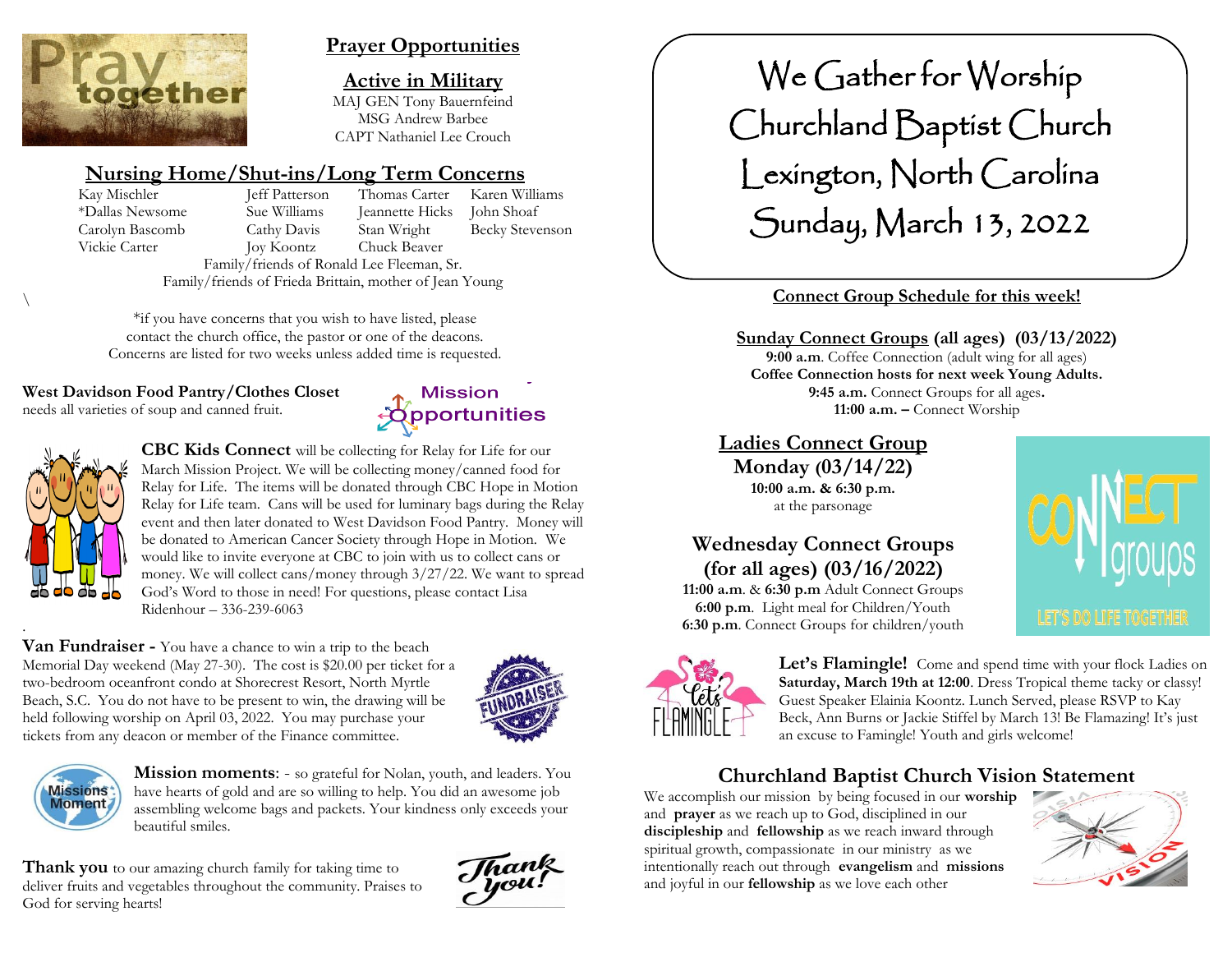

The Worship Service at Eleven O'clock Sunday morning, March 13, 2022  $\overline{a}$ 

Worship is Connecting With God

**Chiming of the Hour**

**Welcome/The Work of the Church**

**Call to Worship – Chancel Choir** Footsteps of Jesus

#### **Invocation**

**Hymn of Praise #484** Higher Ground

**Children's sermon –** Karen Huckaby

**Special Music – Chancel Choir** Blessed be the Name

> **Hymn of Giving #413** Faith is the Victory

**Offertory Prayer -** Ricky Lomax

#### **Receiving of Tithes and Offerings**

#### . **Doxology**

**Message – Dr. Huckaby** Spiritual Warfare Sermon Series The Attack of the Enemy – Matthew 4:1-10

**Invitation #416 –** My Faith Looks Up to Thee

**Postlude** Roy Hicks



#### **Spiritual Warfare Sermon Series The Attack of the Enemy - Matthew 4:1-11**

**Introduction** – last week we saw Adam and Eve fall victim to Satan's temptation. This week we learn from Jesus how to battle temptation and withstand the attack of the enemy.

**The p\_\_\_\_\_\_\_\_\_\_\_\_\_ to temptation (4:1-2)**

**The P\_\_\_\_\_\_\_\_\_\_\_\_\_ of Temptation - The W\_\_\_\_\_\_\_\_\_\_\_\_\_ (4:1) Then Jesus was led by the Spirit into the wilderness to be tempted by the devil.**

**The S\_\_\_\_\_\_\_\_\_\_\_\_\_ for Temptation – H\_\_\_\_\_\_\_\_\_\_\_\_\_ (4:2) <sup>2</sup> After fasting forty days and forty nights, he was hungry.**

**The P\_\_\_\_\_\_\_\_\_\_\_\_\_ of Temptation (4:3-10) 1 st John 2:16 - <sup>6</sup> For everything in the world—the lust of the flesh, the lust of the eyes, and the pride of life—comes not from the Father but from the world.**

**The lust of the f\_\_\_\_\_\_\_\_\_ – s\_\_\_\_\_\_\_\_\_\_\_\_\_ to b\_\_\_\_\_\_\_\_\_\_\_\_**

**(4:3) <sup>3</sup>The tempter came to him and said, "If you are the Son of God, tell these stones to become bread."**

The lust of the e  $-$  **s**  $a$ 

**(4:5-6) <sup>5</sup>Then the devil took him to the holy city and had him stand on the highest point of the temple. <sup>6</sup> "If you are the Son of God," he said, throw yourself down. For it is written: He will command his angels concerning you, and they will lift you up in their hands, so that you will not strike your foot against a stone.**

**The p\_\_\_\_\_\_\_\_\_ of l\_\_\_\_\_\_\_\_\_ – m\_\_\_\_\_\_\_\_\_\_\_\_\_ w\_\_\_\_\_\_\_\_\_ (4:8-9) <sup>8</sup> Again, the devil took him to a very high mountain and showed him** 

**all the kingdoms of the world and their splendor. <sup>9</sup> "All this I will give you," he said, "if you will bow down and worship me."**

**The V\_\_\_\_\_\_\_\_\_\_\_\_\_ over Temptation (4:4, 7, 10-11) <sup>4</sup> Jesus answered, "It is written: 'Man shall not live on bread alone, but on every word that comes from the mouth of God.'<sup>7</sup> Jesus answered him, "It is also written: 'Do not put the Lord your God to the test.'[\[d\]](https://www.biblegateway.com/passage/?search=Matthew+4&version=NIV#fen-NIV-23217d)" <sup>10</sup> Jesus said to him, "Away from me, Satan! For it is written: 'Worship the Lord your God, and serve him only.'[\[e\]](https://www.biblegateway.com/passage/?search=Matthew+4&version=NIV#fen-NIV-23220e)"**

| R        | God's Word |
|----------|------------|
| M        | God's Word |
| <b>S</b> | God's Word |

**Conclusion** – when we battle Satan with God's Word and stand strong, we can, and we will defeat Satan. When we stand on the truth of God's Word, read it, study it, memorize it and then you can say with confidence: **Not today Satan.**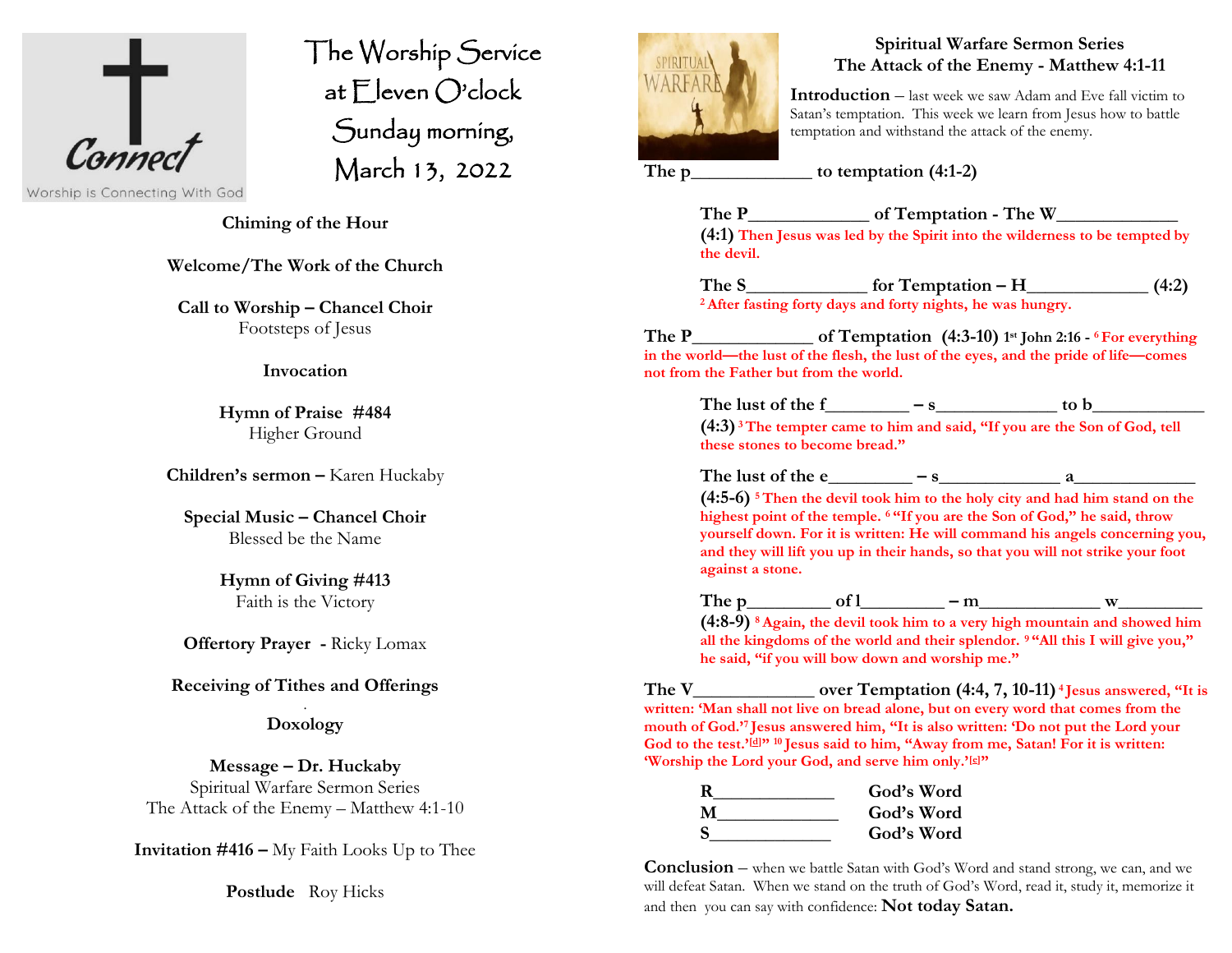![](_page_2_Picture_0.jpeg)

## **Volunteer Opportunities**

**Deacon of the Week -** Ricky Lomax **Next week** – Sherri Manno

**Nursery Volunteers 03/13 -** Blanca Wood/Rosa Alonso - **03/20 –** Jessica West/Angie West

**Children's Church 3/13 –** Taylor Heitman/Jessica West - **03/20 –** Lisa Ridenhour/Sandra Beck

#### **Wednesday Children's Connect**

**03/13 –** Taylor Heitman/Blanca Wood/David Wood/Pam Phipps **03/20 –** Lisa Ridenhour/Sandra Beck/Ann burns/Barbara Shoaf

> **Office Secretaries 03/13 –**Pam Phipps **- 03/20 –** Karen Allen

**Counting Team 03/13 –** Amy Freeman/Sharon Hartley **- 03/20 –** Pam Phipps/Luke Shepherd

#### **Ushers**

**03/13 -**Tim Freeman/Ronald Hartley/Spencer Shoaf/Luke Shepherd **03/20 –** Ronnie Beck/Harold Burns/Randall Allman/Rick Lomax

![](_page_2_Picture_11.jpeg)

**Senior Adult Spring Banquet** – March 31 at 11:00 a.m. Reeds Baptist Church. A meal will be served, and the special guest is Ms. Rachelle Denny, an uplifting and encouraging musician. See Kay Beck if you're interested in going.

**J.O. Walton Scholarship -** Applications for the J.O. Walton scholarship are now available. Applications are available at West Davidson High School or in the church office. If you have any questions please see April Boris, Lisa Ridenhour, or Jackie Stiffel. Applications are due by Friday April 1st, 2022.

![](_page_2_Picture_14.jpeg)

**The Deacons recommend** the following for the 2022-2023 Nominating Committee:

![](_page_2_Picture_16.jpeg)

Harold Burns; Sherri Manno; Lisa Ridenhour; Barbara Shoaf Nancy Swicegood.

# **The Long-Range Planning Committee with the**

**approval of the deacons** suggest an ad hoc committee to accommodate the growth of the After School Program consisting of: Karen Allen; Kay Beck; Ann Burns; Ronnie Griggs ; Taylor Heitman; Benji Shoaf; David Wood.

![](_page_2_Picture_20.jpeg)

# **Volunteer Opportunities**

**Deacon of the Week -** Ricky Lomax **Next week** – Sherri Manno

**Nursery Volunteers 03/13 -** Blanca Wood/Rosa Alonso - **03/20 –** Jessica West/Angie West

**Children's Church 3/13 –** Taylor Heitman/Jessica West - **03/20 –** Lisa Ridenhour/Sandra Beck

#### **Wednesday Children's Connect**

**03/13 –** Taylor Heitman/Blanca Wood/David Wood/Pam Phipps **03/20 –** Lisa Ridenhour/Sandra Beck/Ann burns/Barbara Shoaf

> **Office Secretaries 03/13 –**Pam Phipps **- 03/20 –** Karen Allen

> > **Counting Team**

**03/13 –** Amy Freeman/Sharon Hartley **- 03/20 –** Pam Phipps/Luke Shepherd

#### **Ushers**

**03/13 -**Tim Freeman/Ronald Hartley/Spencer Shoaf/Luke Shepherd **03/20 –** Ronnie Beck/Harold Burns/Randall Allman/Rick Lomax

![](_page_2_Picture_32.jpeg)

**Senior Adult Spring Banquet** – March 31 at 11:00 a.m. Reeds Baptist Church. A meal will be served, and the special guest is Ms. Rachelle Denny, an uplifting and encouraging musician. See Kay Beck if you're interested in going.

**J.O. Walton Scholarship -** Applications for the J.O. Walton scholarship are now available. Applications are available at West Davidson High School or in the church office. If you have any questions please see April Boris, Lisa Ridenhour, or Jackie Stiffel. Applications are due by Friday April 1st, 2022.

![](_page_2_Picture_35.jpeg)

**The Deacons recommend** the following for the 2022-2023 Nominating Committee:

![](_page_2_Picture_37.jpeg)

Harold Burns; Sherri Manno; Lisa Ridenhour; Barbara Shoaf Nancy Swicegood.

# **The Long-Range Planning Committee with the**

**approval of the deacons** suggest an ad hoc committee to accommodate the growth of the After School Program consisting of: Karen Allen; Kay Beck; Ann Burns; Ronnie Griggs ; Taylor Heitman; Benji Shoaf; David Wood.